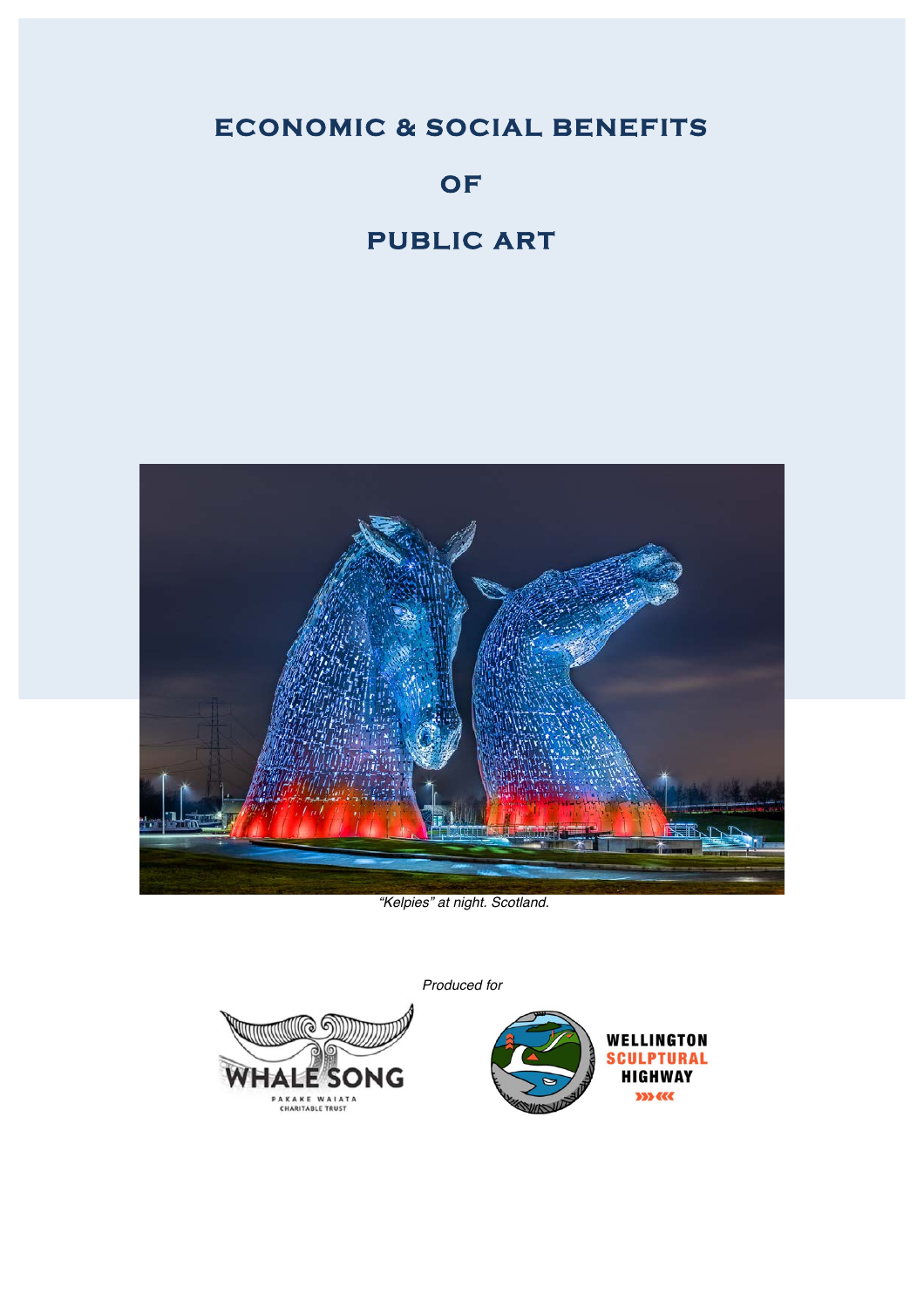## **ECONOMIC & SOCIAL BENEFITS OF PUBLIC ART**

Public art offers a range of benefits and opportunities for enhancing the urban environment, increasing the use and enjoyment of public space, and building social cohesion.



*Solace of the Wind. Taranaki Wharf, Wellington*

Public art provides a means of celebrating a region's unique culture, diverse communities and rich history. It offers shared symbols which contribute to civic pride and help forge a positive identity for the area.

Through art, the region can project its collective identity and vision, while individuals and community groups are also empowered to express their unique identities.

Public art supports the creative industries, creating opportunities for artists and designers. Further, public art acts as a catalyst for development and economic growth through innovation, attracting visitors and stimulating investment.

Public art also

- Energises our public spaces
- Expands our thinking
- Transforms the places where we live, work and play
- Creates places of interaction
- Contributes to tourism offering, attracting new visitors.
- Sense of civic pride which research shows leads to less crime



*Horizon Cartoon - Neil Dawson, Kaipara. NZ*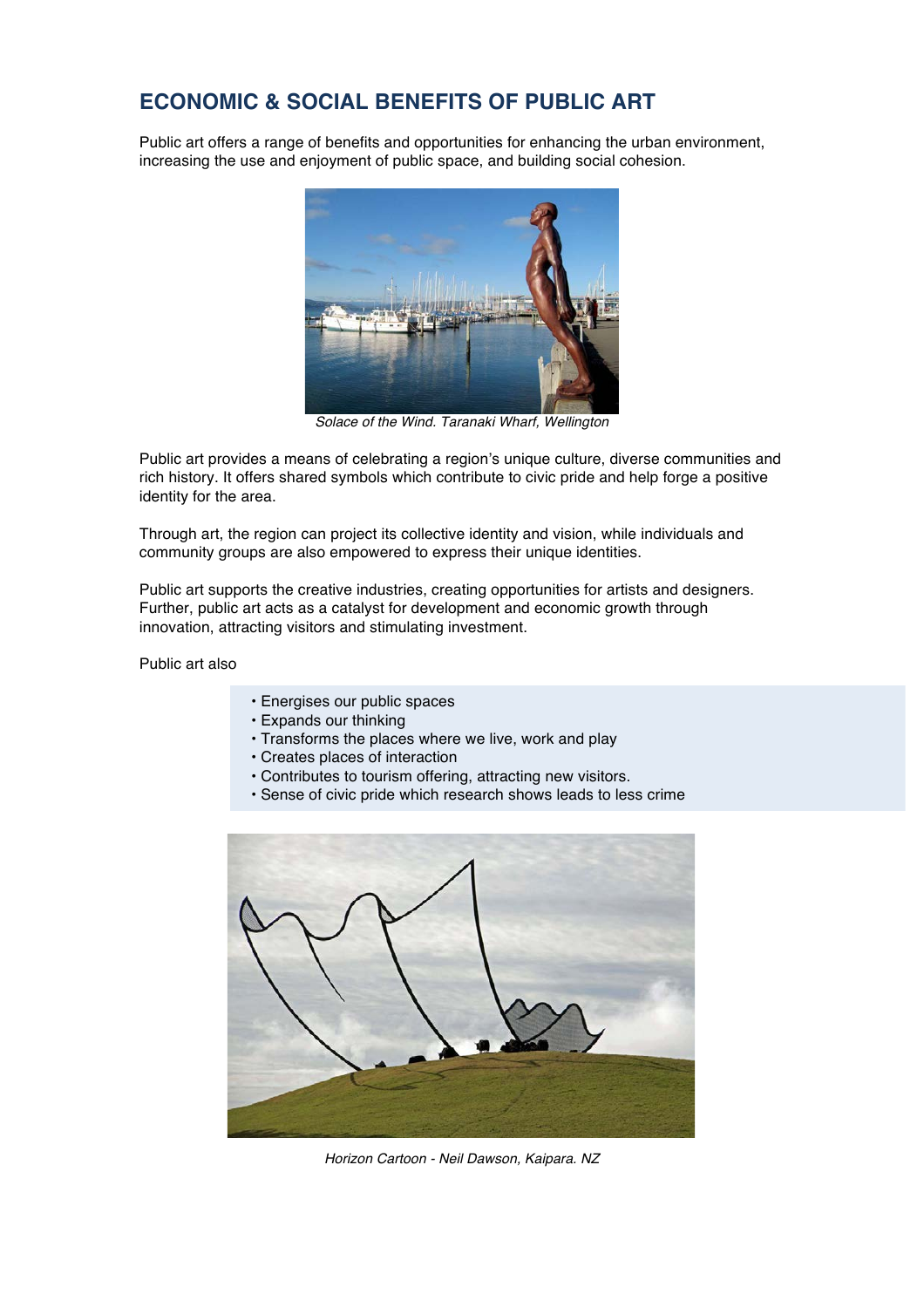## **The Art Effect**

While often underestimated, the power that public art holds to transform our connection to a space makes it uniquely valuable. Arts are a highly cost-effective way of driving economic revitalization in urban areas. However, the arts not only spur economic development but also "shape our consciousness, create a collective attitude, inspire, remake behavior, and reduce stress."

Urban planners frequently refer to public art as a tool for economic development: "Beyond enhancing aesthetics, incorporating public art into planning can enhance economic development, build community engagement, and create communities of lasting value that are both equitable and sustainable"



The Wind Wand, Evans Bay.

The Wellington City Council states in its Arts Policy Ref<sup>:1</sup>:

*"Public art is the most visible and accessible form of art and is integral to what makes Wellington a stimulating and inviting place to be.* 

*It is a key indicator of a city's creativity, openness and quality of life. Public art performs an important social function by reflecting a city's heritage and also its cultural diversity. Public art can shape regional identity – creating a sense of belonging and improving the look and feel of our public places.* 

*Public art has an important role in social and economic change. It stimulates new thinking and activity that directly inspires innovative new businesses and social activity.* 

*Public art can also be critical, provocative and can generate discussion about our cities and how we live in them."*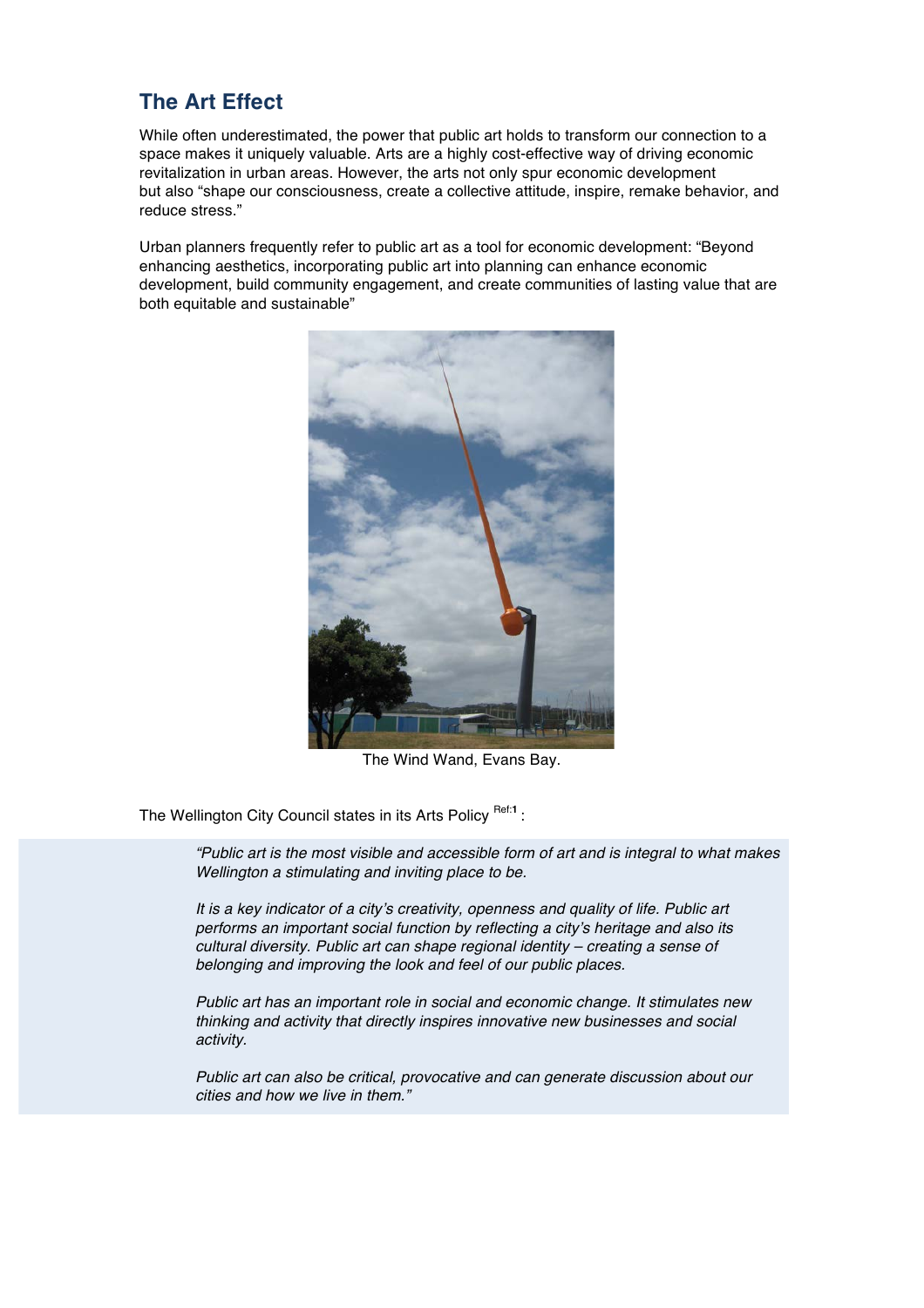

The Statue of Liberty, perhaps the most famous work of public art in existence, was once the subject of steep criticism. While the sculpture was gifted to the US by the people of France in 1884, their generosity did not stretch to footing the bill for the pedestal upon which the statue sits. Reluctance from the US Government to pay for the platform resulted in the sculpture's erection being delayed until 1886. Many in the US saw the statue as an affront to their patriotic views, believing that only American artists should create the public art on their shores.

And yet, the Statue of Liberty is now an icon for the values of the American people, its unique history adding to the pride and sense of community that it engenders.

The very idea that the cost of the pedestal was once seen as too steep now seems beyond belief, but is not entirely surprising given people often underestimate the worth of public art. The true value of something that is free and open to all will always be difficult to pin down, but it is certainly clear that public art has the capacity to change the way people connect with a space. This gives it a unique kind of power that shouldn't be underestimated.

Standing at 93 metres tall on Liberty Island in New York City. The Statue of Liberty received **4.44 million** visitors in 2017.

The Eiffel Tower, whose creator Gustave Eiffel also contributed to the construction of the Statue of Liberty, welcomes **7 million** visitors a year.



The Kelpies in Scotland are 30 metres high and weigh 300 tonnes each. They attracted **950,000 tourists in their first year**, twice the number originally estimated. **50,000 visitors took part in paid tours.**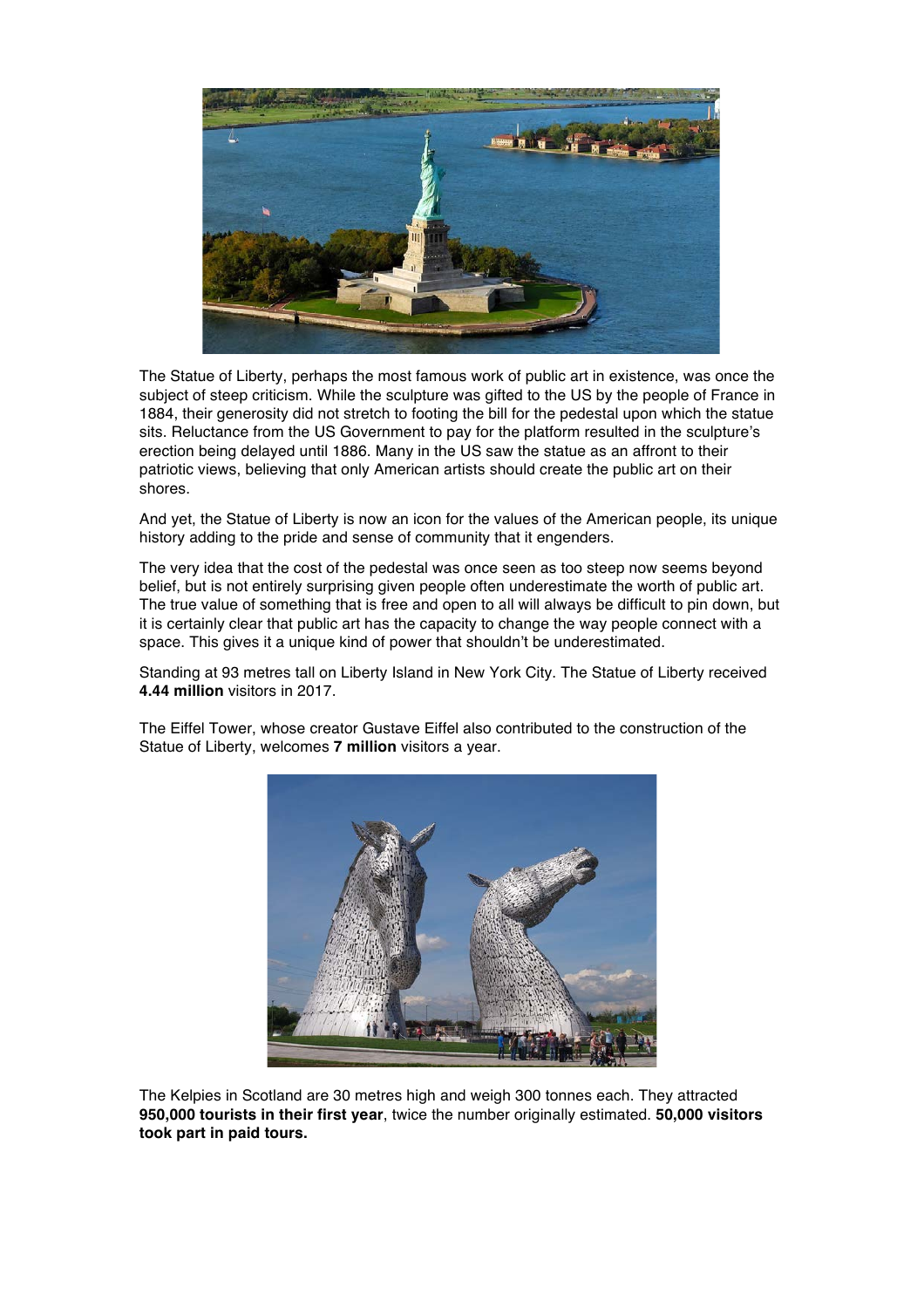"Communities that draw cultural tourists experience an additional boost of economic activity. Tourism industry research has repeatedly demonstrated that arts tourists stay longer and spend more than the average traveler."

"A vibrant arts community not only keeps residents and their discretionary spending close to home, but it also attracts visitors who spend money and help local businesses thrive." *Source: Creative New Zealand. The Value of Arts: Arts Wellington Economic Impact Survey 2010 Ref2*

#### **Visualising value**

Lance Fung Ref:3 is a US based art curator and an expert in the realm of public art, having worked with famous international artists Tatsuo Miyajima, Anish Kapoor, Zaha Hadid and Yoko Ono during his career. According to Fung, public art is ultimately there to "enrich the lives of everyone that experiences it, and those who create it".

> "Many are unaware that, while public art is a free experience for anyone who passes by, it has very real economic benefits."

Since the days of the Statue of Liberty's construction, the notion of public art has gradually evolved. We are now much less likely to create commemorative statues, and more likely to dream up abstract or modernist works. Anish Kapoor's *Cloud Gate* is a classic example: the liquid mercury-inspired, bean-shaped construction, which is now located in Chicago's Millennium Park, mirrors the surrounding skyline, resulting in a dramatic experience for anyone walking past the site.



*Kapoor's Cloud Gate, Chicago*

Other works of public art are entirely different in character: the murals on the remains of the Berlin Wall, for example, have become an icon of the once-divided city. The scope of public art is ever-changing and can take many forms, beyond sculptures or murals.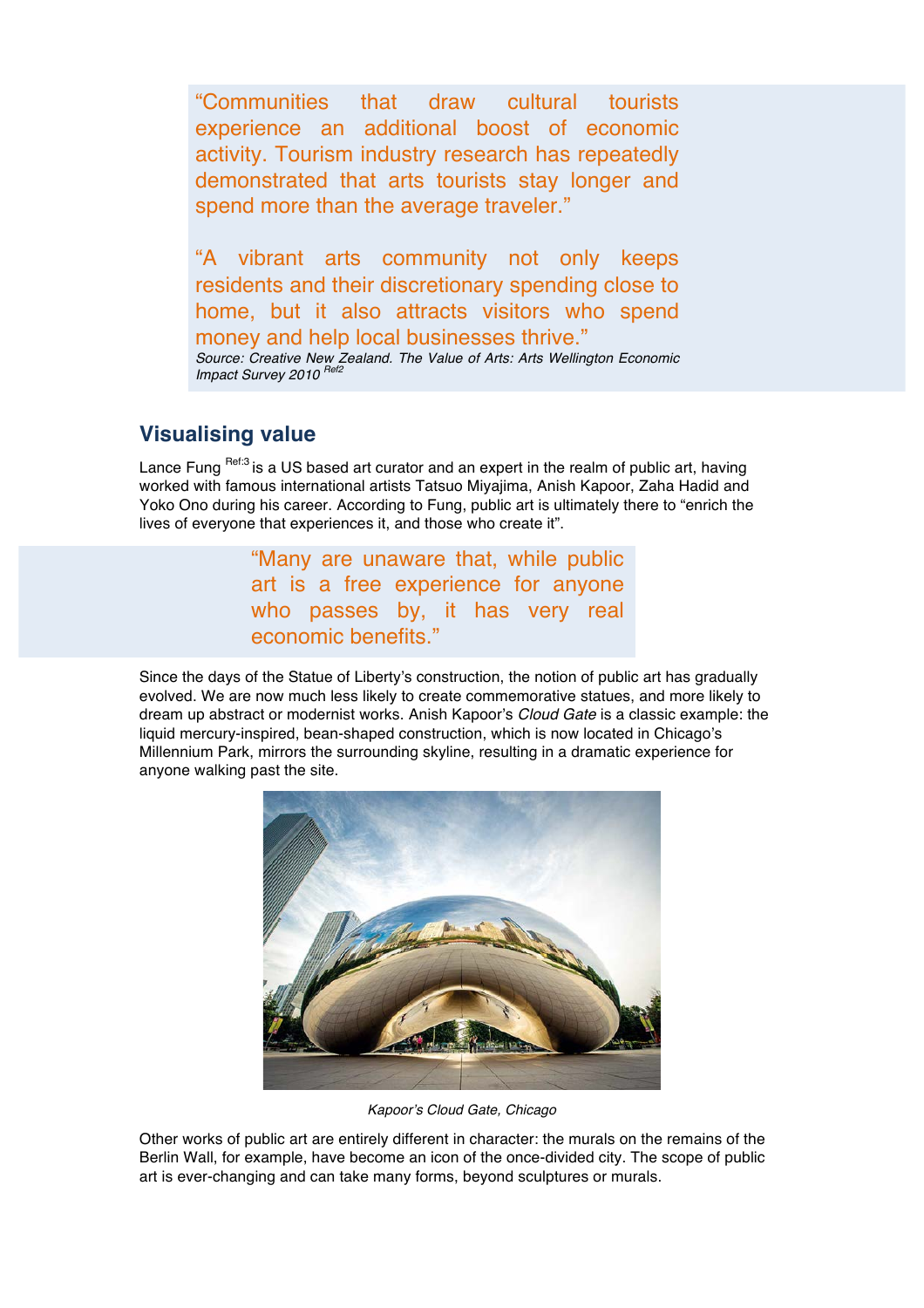For example, it increasingly invites some form of interaction, where the public's participation is an integral part of a sculptural installation.



*"Crack the whip". Chicago*

#### **A question of worth?**

As a very visible display of what is often public spending, public art can be an easy target for criticism. Many are unaware that, while public art is a free experience for anyone who passes by, it actually has very real economic benefits.

#### Public art has powerfully impacted places and communities, not only in cities but increasingly in regional areas as well.

Because of this economic potential, public art is often utilised in regeneration or large civic projects. In fact, such a project was the spark behind one of the UK's most famous works of art: the Angel of the North by Antony Gormley, which is located in Gateshead. The vast steel structure of a featureless angel, which has a ribbed exterior reminiscent of early airplanes, overlooks a major motorway, ensuring it is seen by tens of thousands of people a day. It has become a symbol of northeast England, sitting on the now-defunct coalfields that mark the entrance to a region that struggled in its transition out of the industrial age.



*The Angel of the North in Gateshead, UK*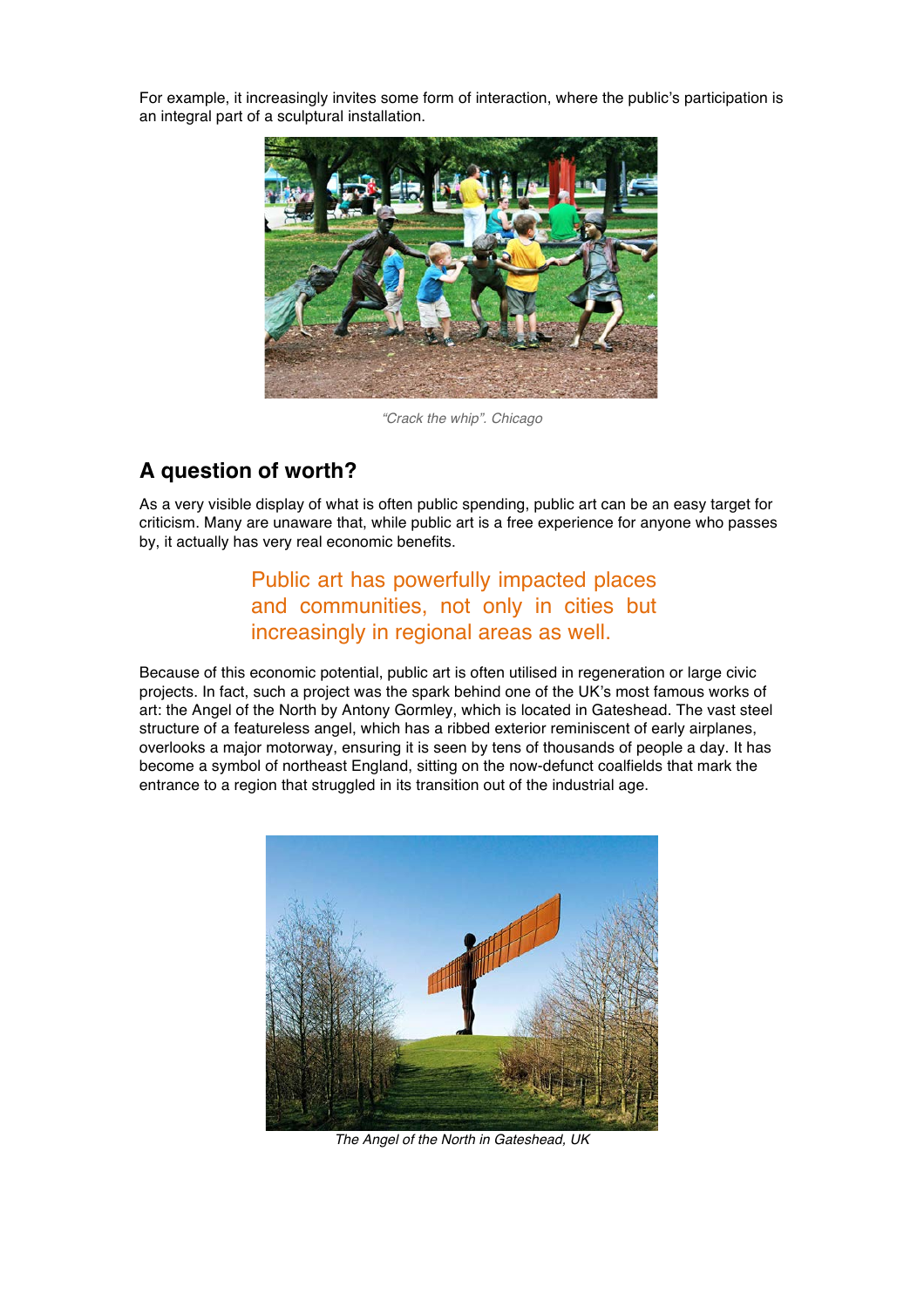The iconic statue has been credited with accelerating the pace of development in Gateshead, with an increase in investment, business activity and employment all coinciding with the start of the 'angel era'. Furthermore, the exposure Gateshead has gained over the years – while admittedly near impossible to quantify – would have cost millions of pounds in advertising.

One of the most recent large public sculptural installations in the world has just opened in Vietnam in July 2018.



*"Golden Hand Bridge" Vietnam – opened June this year, 2018*

Vietnam has experienced a tourism boom as more and more people discover the beauty of this remarkable country, the "Golden Hand Bridge" is a key part of a \$2 billion investment to bring even more than the 1.5 million visitors the area receives annually. Another excellent example of using "art" to stimulate economic growth.

The wealth of art is a factor that plays a hugely influential role in where businesses choose to locate. A survey by the US Joint Legislative Committee on Cultural Affairs found 99 percent of CEOs considered the availability of cultural activities to be an important concern in deciding upon a new business location.

#### **Beyond Economics**

While a convincing argument can be made for the economic value of public art works, focusing on such benefits ignores the driving factor behind public art. Fung told *Business Destinations*: "Art is really around to open discourse, engage and inspire people, and add to a particular situation." As a curator, he is the brains behind many installations in public spaces around the US, including the Artlantic project, which transformed vacant lots in Atlantic City into a striking park system.

When asked what he sees as success, he said: "The artwork should be thought-provoking and create an 'experience' for the viewer – similar to a great performance or meal."



*Break Through From Your Mold, Philadelphia, USA*